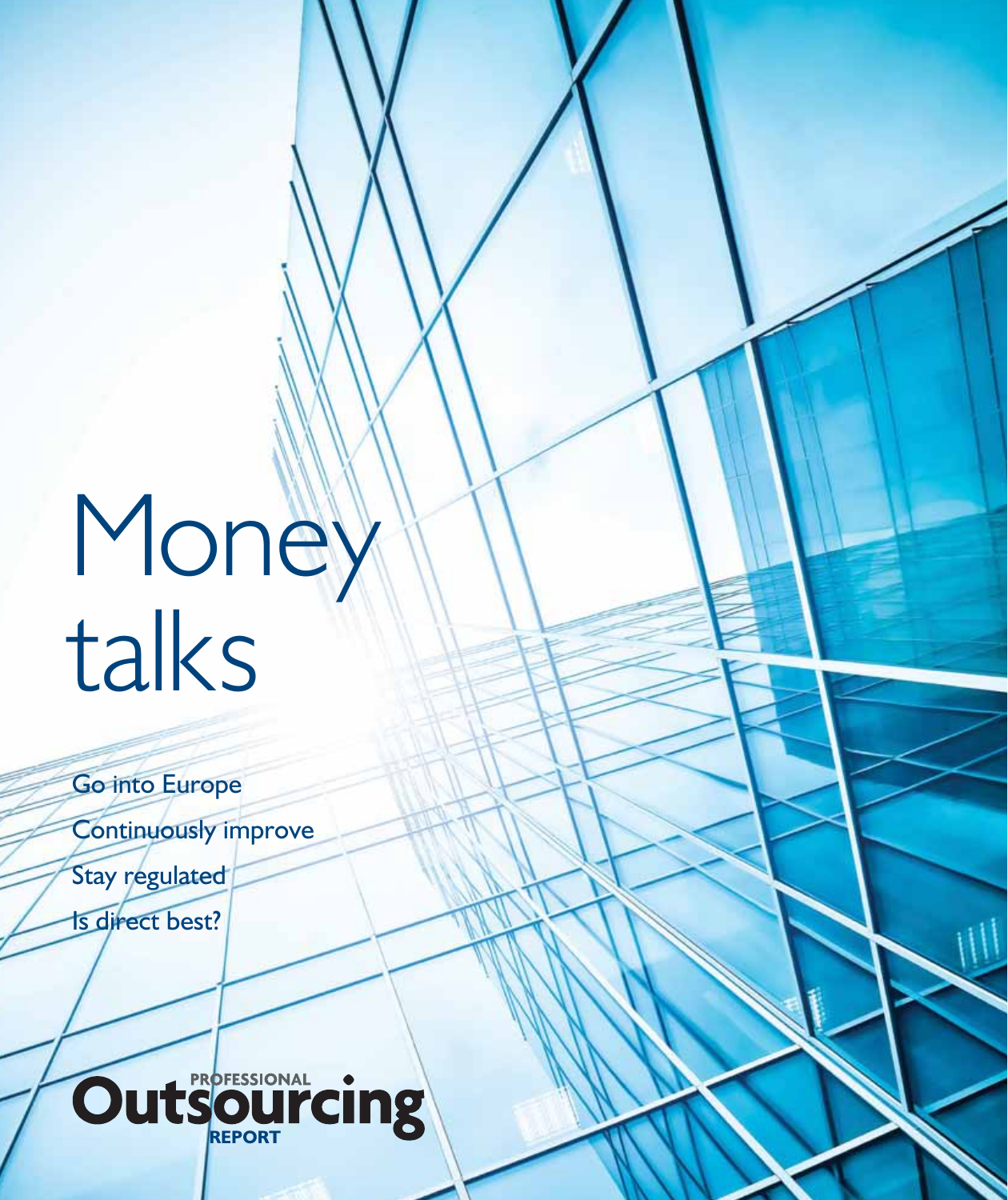### **WE LC OME TO**

### MODERN FINANCE

Modernising the way finance and accounting work: enhanced visibility, control, and automation



Financial Close Management



Reconciliation Management



**Controls** Assurance ╬

Intercompany **Hub** 



The world's most trusted solution for Finance Controls and Automation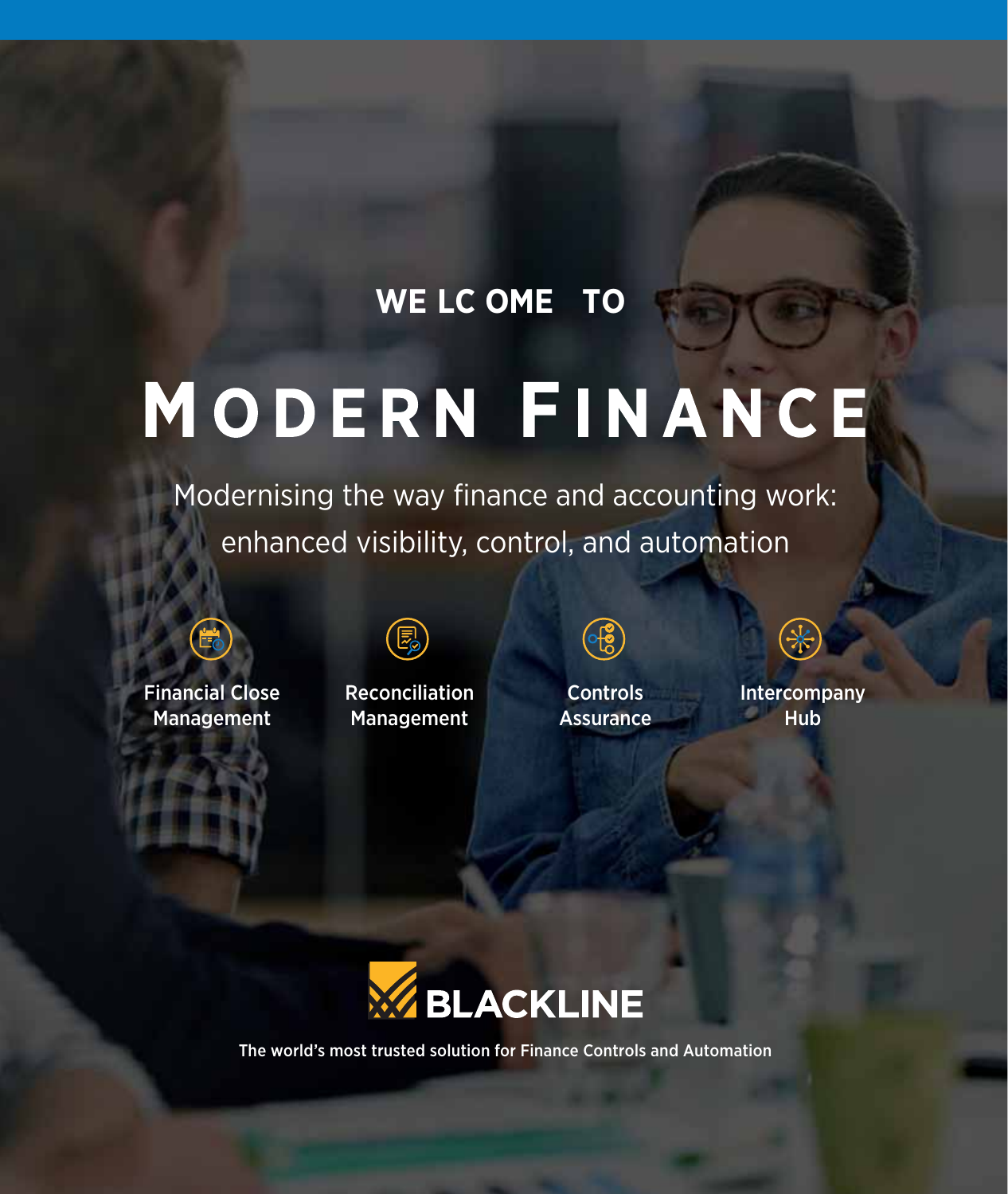### WELCOME -

### Money money, it's a sourcing world



Financial function outsourcing appears to be booming on spite of the world's finances. Guy Clapperton, POM editor, considers.

t's a little strange to be writing about the financial sector and the oppor- $\blacksquare$  tunities it offers given the current state of the world's finances. As I type, Greece has just said a firm "no" to further austerity and the finance minister, having been so gung ho about the "no" vote, resigned immediately. Closer to home all eyes are on what George Osborne will do with the budget; people are expecting austerity to continue in the UK, although the pain points are nowhere near Greek proportions.

To put it another way, the world and its money have rarely seemed this insecure. Half a decade or more after one of the most substantial crashes we've seen, the recovery looks fragile. It's not so long since the European Troika applied to more than one country on the mainland and yet none of the articles assembled here speak of crises.

Far fom it, a number of them identify financial services outsourcing as an area in which growth is anticipated. They may cover regulation and changing patterns of working but there's nothing about the industry being doomed - and as per usual, we've avoided contributions from anyone with vested interests.

We have an extensive piece on the emergence of digital technology in retail banking and how it's going to change the model, for example. We also have a piece on the changing regulatory

framework but this sees the future as bright. There is an article on the prospects for continuous improvement in the financia areas in organisations and we even have Deloitte confirming its view that this could become a boom time for outsourcing in the banking sector.

 None of which suggests that we're in any trouble at all, which is curious when you read the papers and reflect on the market into which these services are being sold. Arguably if financial services are to continue they need to be more efficient and less prone to human error, which is where the standardisation and automation should become essential parts of the cure.

Guy Clapperton

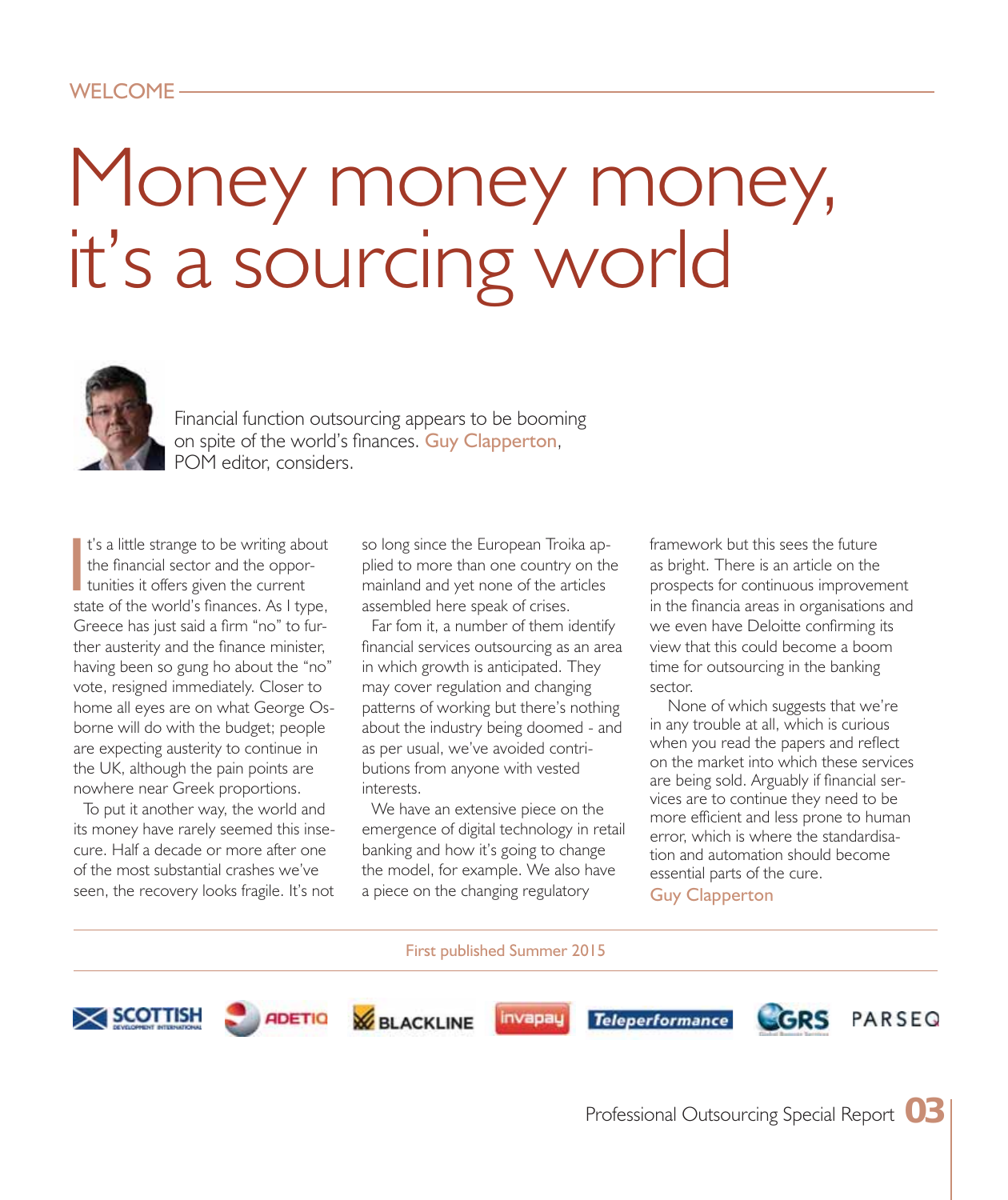#### **DIGITAL**

## Enabling digital effectiveness in banking



All banks are digital but some are more digital than others: *Jimit Arora*, Sarah Burnett and Aaditya Jain took the temperature at the Everest Group ■ APEX Matrix™ for Digital Effectiveness in UK Retail Banking

Banking organisations globally are focused on the triple mandate of run, manage and change, which align with the three strategic priorities of efficiency, compliance and transformation, respectively. Technology plays a significant role across these priorities and there is a fundamental shift in the nature of technology adoption in banking. As opposed to being an enabler of efficiencies and operations (i.e., reduce costs), technology is now the fundamental differentiator for a bank that is responsible for revenue growth (i.e., increase market share). In this article, we:

**I** Evaluate the digital functionality and the associated business impact of nine leading UK banks and share the results of the inaugural APEX Matrix<sup>™</sup> for Digital Effectiveness Banking

**Provide lessons from the leaders in** digital retail banking in UK

**I** Examine sourcing implications for succeeding in the new normal of digital technologies

#### Digital revolution – It's all about the growth

Technology has an impact on businesses in two distinct ways. Digital technologies that include cloud, mobility, social media, big data & analytics, and the internet of things help create new businesses for enterprises and contribute to revenue and market share expansion. On the other hand, technology developments such as service delivery automation (SDA), robotic process automation (RPA), artificial intelligence (AI) and a variety of "as-a-service" models (e.g., BPaaS and SaaS) increase the efficiency of service delivery and help reduce costs.

In a highly mature and competitive market that is characterised by low differentiation for products and prices, and negligible switching costs, banks are making significant investments in digital technologies to keep up with the next-generation consumer base and ensure market relevance. Globally, banks are aligning their technology priorities around digital transformation and are formulating their go-to-market strategies with customer-centric offerings. The growing importance of millennials (the digital natives) disrupted traditional banking channels and caused significant investment in omni-channel initiatives. Direct channels such as mobile and the internet have become increasingly mainstream for retail banking. At the same time, there is a growing focus on mobilising the power of social media networks to engage with millennial customers, while promoting their brands.

#### APEX Matrix™ - All banks are digital but some banks are more digital than others

Orwellian references aside, Everest Group conducted a first of its kind "open-source" evaluation of the digital effectiveness of the largest retail banking operations in the UK. The banks have been mapped on the Everest Group's  $\rightarrow$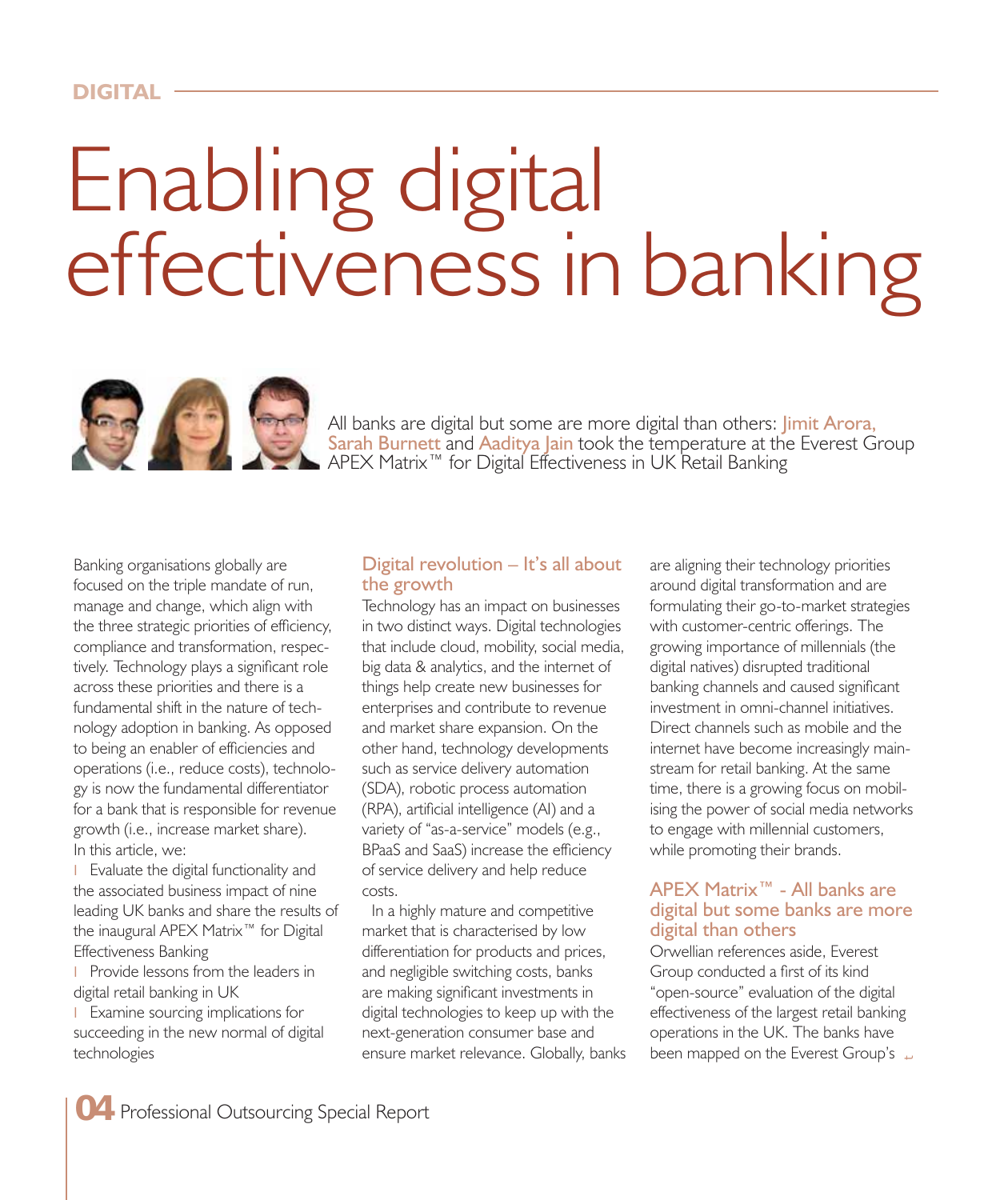**In a mature and competitive market characterised buy low differentiation for products and prices and negligible switching costs, banks are making significant investments in digital technology to keep up.** *M*<br>
In a m<br>
compo<br>
charad *"*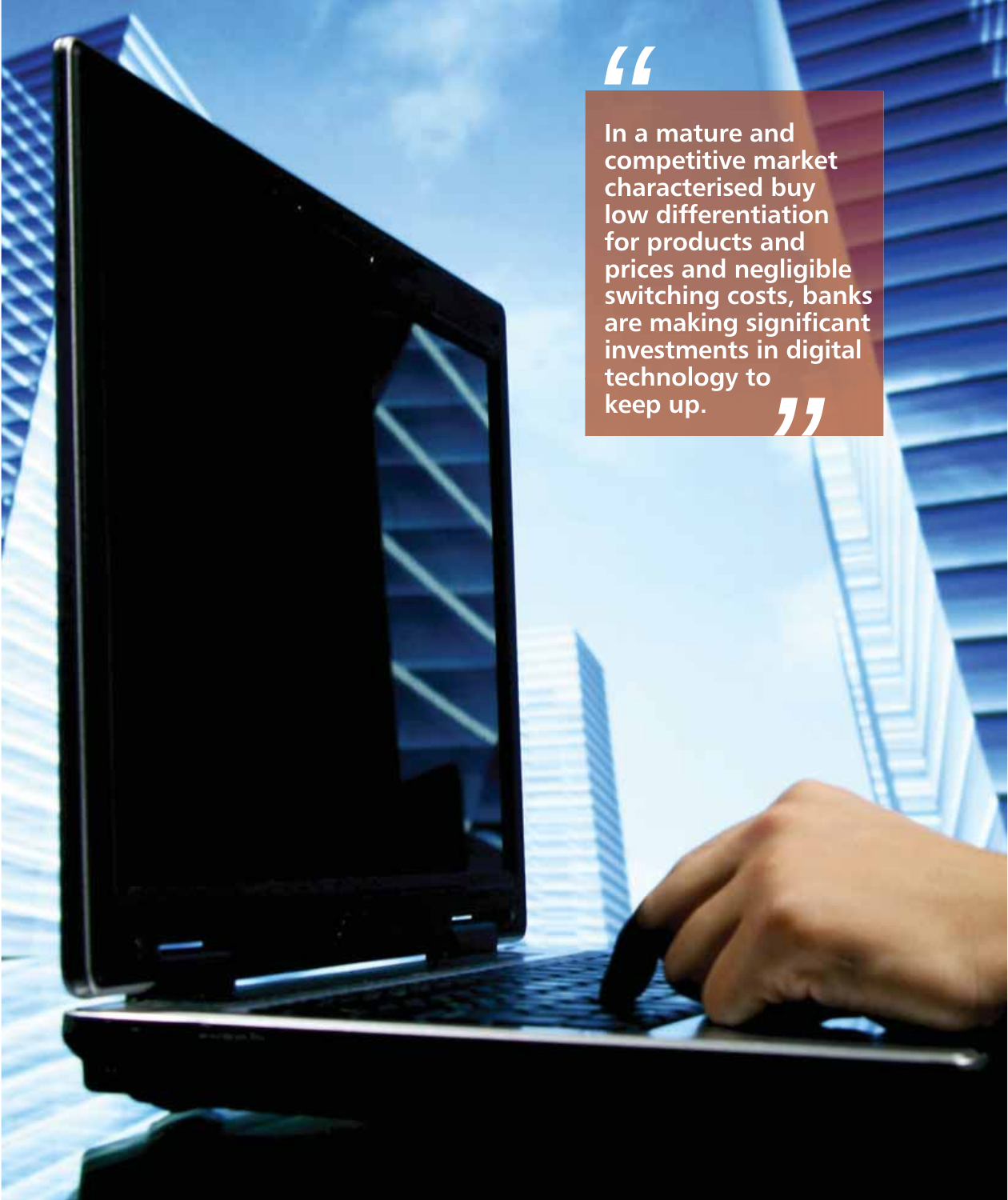#### **DIGITAL**

Ability | Performance | Experience t(APEX) Matrix, which is a composite index of distinct metrics related to each bank's consumer-facing digital investments and business impact (Figure 1).

The X-axis measures digital functionality across mobility, social, online and branch/ATMs from the vantage point of a consumer. The Y-axis measures the business impact of these investments and assesses adoption levels, customer experience scores, brand perception and financial impact. Across the two axes, we evaluate nine retail banks in the UK over more than 70 parameters to identify the leaders, innovators, optimisers and the aspirants for digital banking capabilities.

Before diving into the results and key takeaways, it is important to clarify two important aspects of our methodology. First, all of the research is "open source", i.e. consistently leverages information available in the public domain. This becomes important for the second reason – the evaluation is from the lens of a consumer; i.e., what digital functionality does a consumer get when she interacts with these channels? Given that a significant portion of the digital investments made by banking organisations are targeted at their consumers, it is natural that we pivot our evaluation around the consumer engagement and experience dimension.

The nine banks are segmented into four categories:

 $\mathsf{l}$ . Leaders (high across both axes – digital functionality and business impact): Barclays, Lloyds, HSBC and Santander UK

2. Innovators (high in digital functionality but low on impact): Royal Bank of Scotland

3. Optimisers (achieved relatively higher

in business impact with relatively lower digital investments): Nationwide Building Society

4. Aspirants (low across both axes): Allied Irish Bank, Co-operative Banking, Clydesdale Bank

Lessons from the APEX Matrix:

Lesson #1. Richer customer experience is the Holy Grail Banks now understand that their digital initiatives focused on consumer experience can make or break their competitive positioning in the marketplace. Retail banking leaders are adjusting to this paradigm by changing their organisational design and rolling out customer-centric products and services. For instance, Lloyds Bank has announced an investment of £1bn during 2015-2017 in digital banking capabilities, with the primary focus on creating the best-in-class customer experience. Barclays has launched a new video banking service on mobile devices (smartphones, tablets) and computers that claims to enable face-toface conversations anytime, anywhere, conveniently. Such digital investments

**Traditional differentiators such as a wide branch network, extensive ATM spreads and mobile transactions have become commonplace.** *M*<br>Traditional<br>differe<br>as a wi

have aided Lloyds and Barclays to report the highest adoption levels among consumers and achieve top quartile scores across multiple assessment dimensions.

Lesson #2. Moving beyond transactional convenience to contextual engagement

Banks operate in a highly mature and competitive environment. Traditional differentiators such as a wide branch network, extensive ATM spreads and transactional functionalities within mobile and online banking have become commonplace. With low switching costs, customers are increasingly looking for value-added functionalities and specialist features such as customised budgeting tools, spending reports and augmented reality to locate the nearest branch or ATM through online/mobile channels. Customers today expect financial firms to leverage social media to provide customer service and financial advice, share financial offers and upcoming events, and allow them to provide feedback about bank's services and products on a real-time basis. Lloyds Bank and Nationwide Building Society heavily leverage Twitter (more than 100 tweets in a given day) to post promotional/educational content in order to encourage retention and loyalty of the customer base.

#### Lesson #3. Omnichannel is the new multichannel

Leading digital-native banks need to provide a seamless experience to allow consumers the choice of channel that provides them the most value and convenience. This poses a significant challenge to retail banks as they need to integrate their back-end systems (systems of record) with a multichannel  $\bullet$ convenience. This poses a significant<br>challenge to retail banks as they need<br>to integrate their back-end systems<br>(systems of record) with a multichannel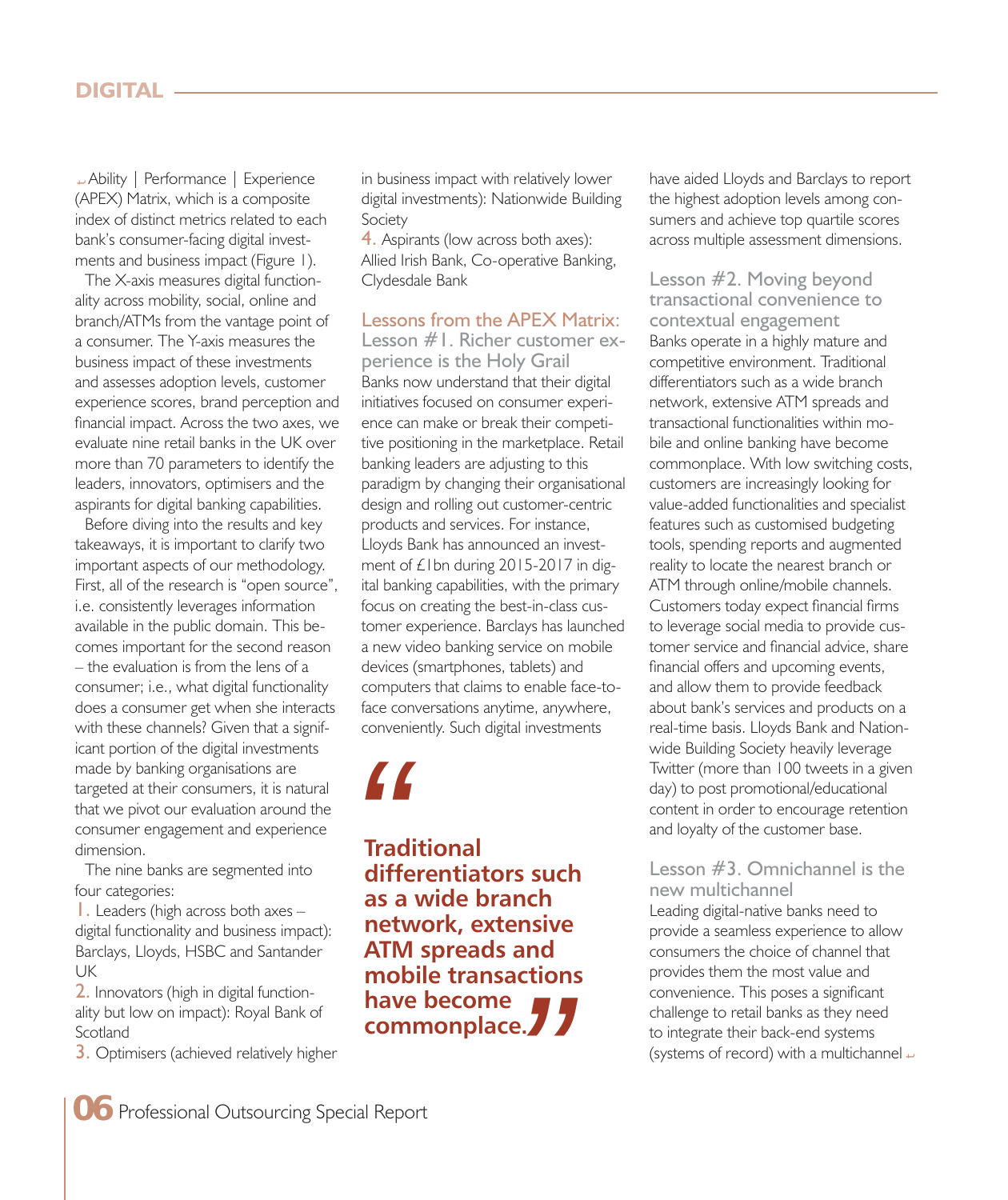### Are You Thinking Differently?

Smarter, Faster<br>Financial Services Process Outsourcing Solutions. Solutions.

Adetiq is the UK based specialist provider of PCI DSS secure process outsourcing for the Financial Services sector. Using a unique combination of advanced process automation and highly effective human resource, Adetiq delivers maximum cost reduction, quality improvement and efficiency.

Intelligent Secure Onshore Outsourcing.



www.adetiq.co.uk enquiries@adetiq.co.uk 01273 202006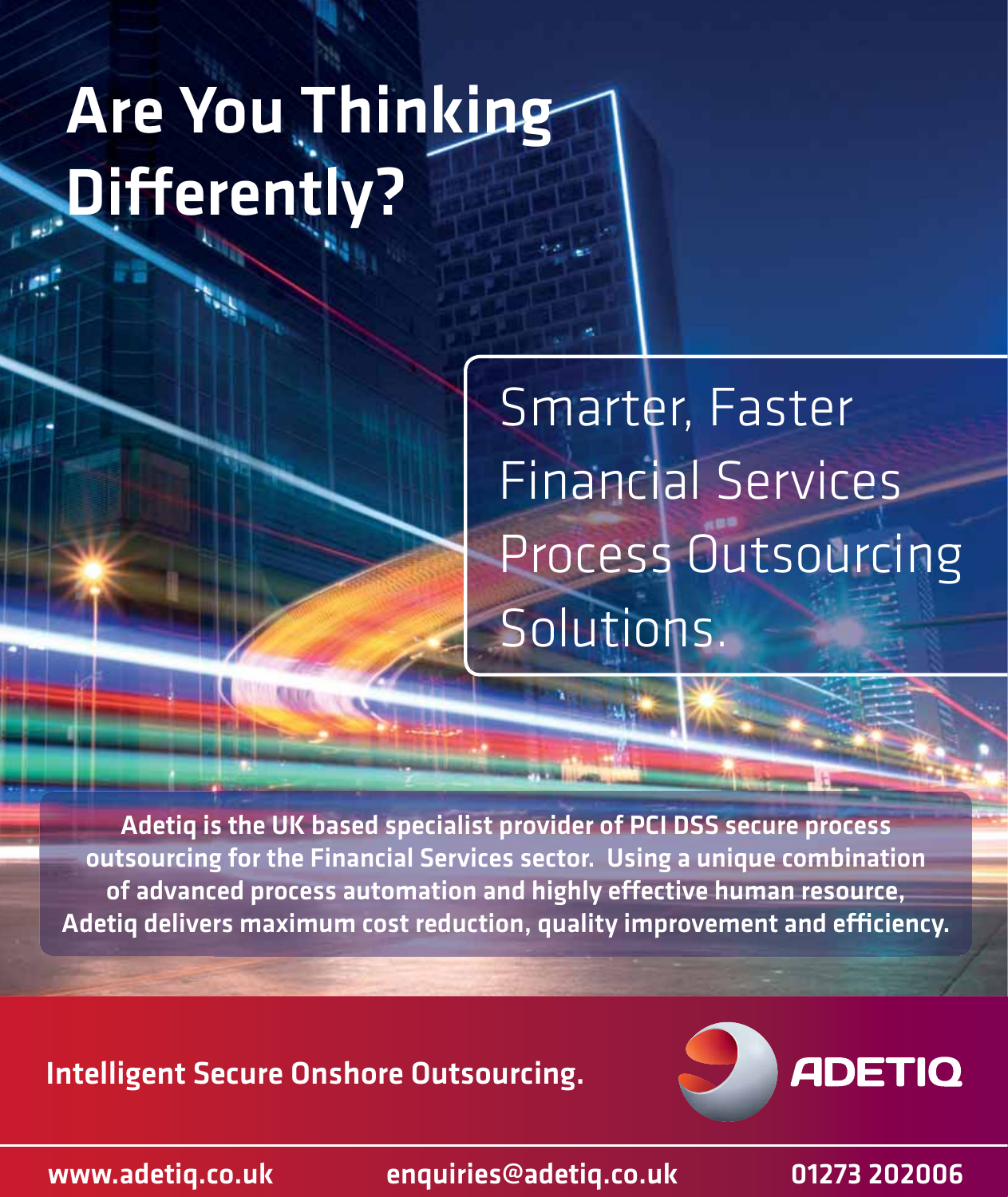### **Fig 1 - Everest Group Ability | Performance | Experience (APEX) Matrix for Digital Effectiveness in Retail Banking**



**•** front-end (systems of engagement) for end-to-end integration. Banks are moving their customers to low-cost, high-convenience digital banking channels, while significantly focusing on creating a "branch of the future" with interactive touchscreens, media walls, self-service kiosks, 3-D virtual assistants, video conferencing capabilities, etc. HSBC, Nationwide and Santander have partnered with UK payments infrastructure operator VocaLink to enable consumers to purchase products using their smartphones. Barclays has aggressively cut down on its branch network and is focusing on training its cashiers as iPad-wielding community bankers. Nationwide's Remote Assist Video service is similarly innovative, offering a complete

end-to-end mortgage advice/application service at more than 60 branches.

#### Lesson #4. Consumers don't forgive big failures

Royal Bank of Scotland (including subsidiaries NatWest and Ulster) is an interesting outlier. While the bank scores in the top quartile from a digital functionality perspective, it is assessed significantly lower for business impact. The bank was one of the first to offer its customers access through fingerprint biometrics. Further, the bank differentiated itself by providing value-added services such as monthly budgeting tools.

However, RBS has struggled on a string of technology challenges – regular website failures, fund transfer delays through online and mobile channels. Clearly, consumers and regulators are not forgiving for these failures and the assessment shows a marked difference in the business impact assessment for RBS.

#### Sourcing implications – No longer the same old same old

Digital disruption not only changes how banks think about technology, it also requires a fundamental fresh look into the enabling outsourcing and offshoring strategies. As technology shifts from an enabler to a differentiator, banks need to re-examine their sourcing strategies and design a new sourcing approach that aligns to the new normal of digital banking. Based on our research, we identify five strategic implications for banking IT outsourcing.

#### 1. Recognise the true effort of digital transformation – iceberg up ahead!

Most conversations regarding digital initiatives tend to focus disproportionately on the app eco-system or the systems of engagement with the consumer. For sure, this is important as it forms a large part of the consumer experience. However, the app is less than 10% of the overall technology effort and an iceberg analogy fits perfectly (Figure 2). Approximately 90% of the technology effort in digital initiatives lies below the surface. Enablement and integration with systems of record is a non-trivial task and organisations planning for large-scale digital transformation should recognise this total effort (and hence total spend).

Incidentally, this is one of the key reasons why IT organisations and the CIO organisation in banking continue to remain relevant despite all the conversa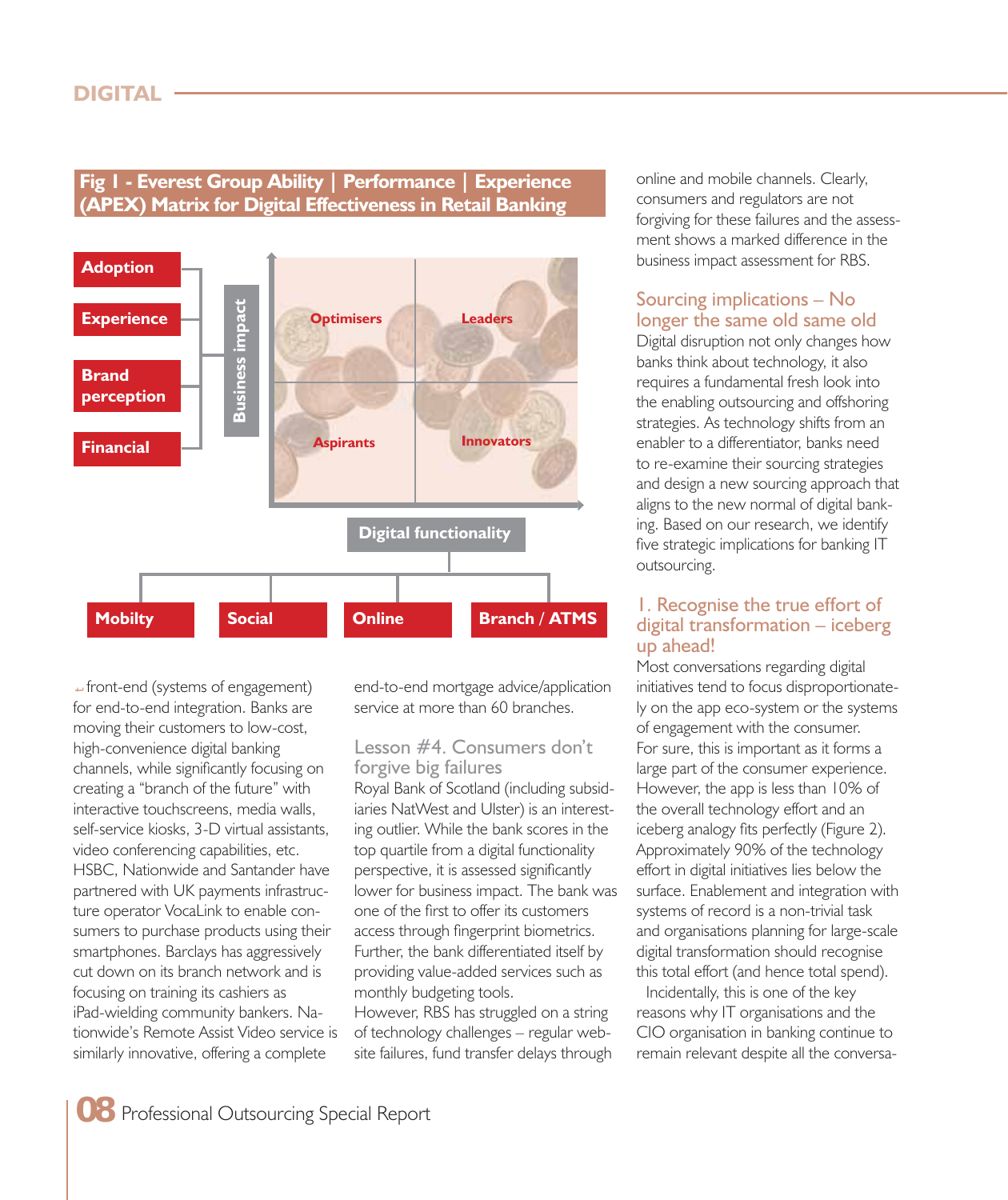tions about shadow IT. Lines of business IT groups can definitely fast-track the app development life cycle but fail to factor in the integration, compliance and security needed to deliver the desired consumer experience.

#### 2. Customise sourcing guidelines and priorities across the layers of the iceberg

What is becoming apparent in the current technology landscape is that service providers' capabilities across the different layers of the iceberg are not consistent. Providers that are strong in the enablement and implementation layers may not necessarily have the best offerings in the CX/UX (customer experience/ user experience) space to build the most effective app for the consumers.

One of the lessons learnt from the leaders is their ability to leverage service providers according to their strengths and capabilities. Most sourcing organisations are also realising that the traditional rules of sourcing do not apply for digital technologies. For example, several sourcing organisations have had to relax rules regarding revenue size, ownership, etc., to work with smaller companies whose offerings are more compelling than traditional IT services companies.

In the new normal of digital, we are increasingly seeing a trend towards more defined portfolios with different sourcing rules and guidelines across the run, manage and change the bank functions along, with different criteria of inclusion across these categories.

Finally, some banking organisations are rethinking their fundamental sourcing approach as it pertains to the transformational, change the bank initiatives.

As technology becomes a C-Suite agenda in its ability to influence market shares, a number of banks want greater control of their technology outcomes and are therefore looking to insource these strategic functions. Consequently, even for organisations that are working with service providers for their digital enablement functions, the focus is on capacity-based staff augmentation versus managed services engagements.

Selecting the right service provider for the right function in the right engagement model is therefore becoming a critical ask for IT sourcing groups to ensure success in the digital arena.

#### 3. Force churn in the portfolio rationalise the tail to strengthen the core

Even though digital technologies influence revenue growth and market share outcomes, technology budgets to enable these investments are still constrained. A number of leading banking organisations are looking to fund (at least partially) investments in digital technologies, by aggressively focusing on cost takeout in

**Most outsourcing organisations are realising that the traditional rules of sourcing do not apply to digital technologies. //**<br>Most c<br>organi<br>realisir

the legacy IT budgets.

Banks are driving this through a combination of ways:

a) Demanding SDA - IT services companies are investing in significant automation and analytics capabilities to eliminate the need for labour for a variety of services such as testing, L1/L2 tickets in production support/infrastructure operations. Banks are demanding these automation capabilities in their sourcing contracts to reduce costs by 30-40% and using these savings to drive digital investments.

 $\mathbf b$ ) Rationalising their tail-spend – a number of banks are aggressively looking to reduce the number of service providers and contractors they are working with, especially for legacy and commodity services. Rationalising this tail of spend and consolidating with the strategic service providers not only provides economic benefits on lower unit cost, but also results in simplified governance and compliance. The consolidation of spend also allows the incumbent service providers to offset portions of the volume reductions due to automation and ensures alignment of objectives.

These initiatives focused on driving greater efficiencies and cost savings in run the bank are fundamentally contributing to the budgets for the transformational change the bank priorities.

### 4. Prepare for M&A within your portfolio

The digital revolution represents a point of discontinuity in the IT services industry and marks the end of the labour arbitrage era that witnessed the growth of a number of Indian-heritage companies. While offshore-based delivery continues to be important, it has now arbitrage era that witnessed the growth<br>of a number of Indian-heritage com-<br>panies. While offshore-based delivery<br>continues to be important, it has now<br>Professional Outsourcing Special Report OS